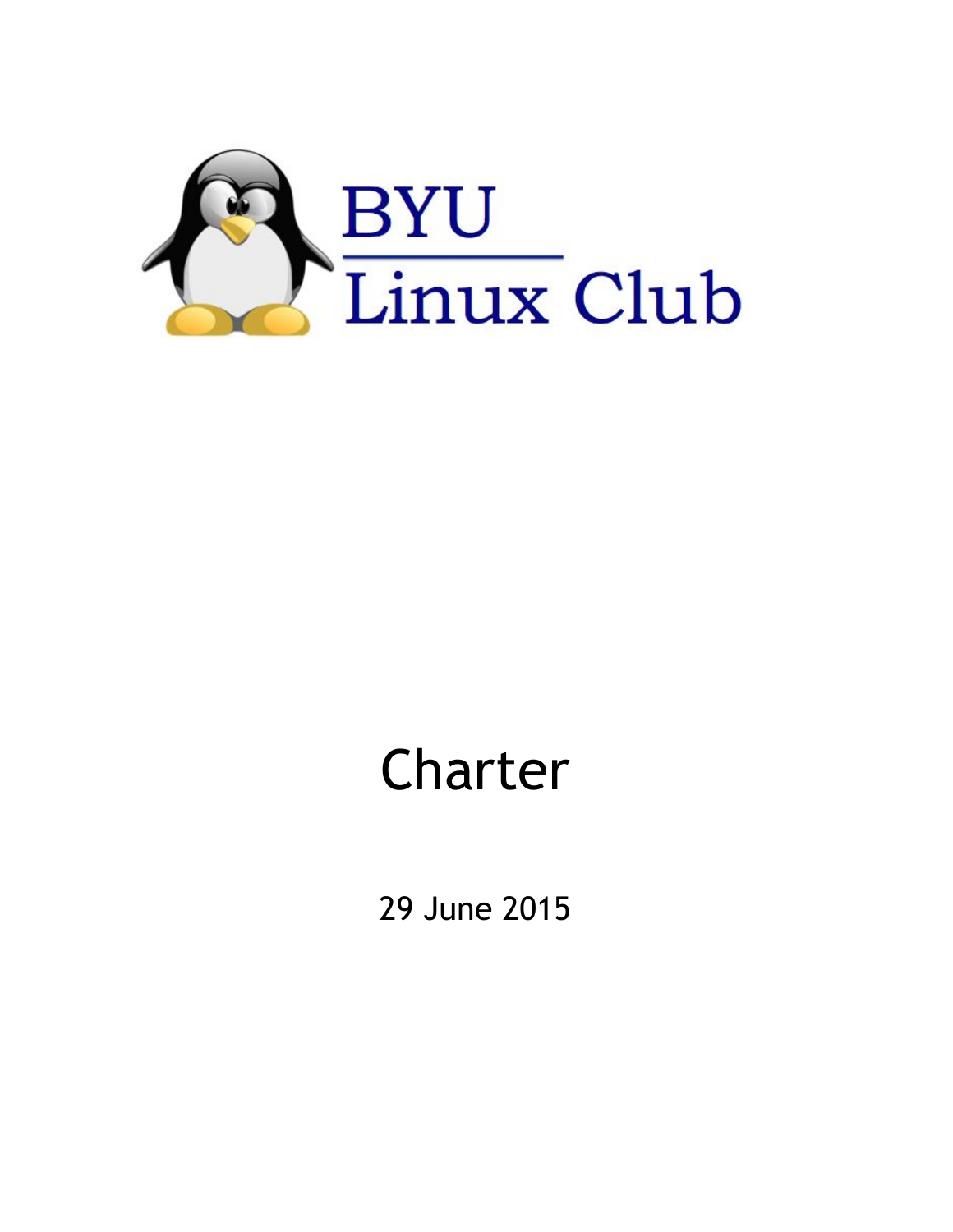# Table of Contents

- 1. Overview
	- a. Aliases
	- b. Mission Statement
	- c. Purpose
	- d. Objectives
- 2. Organization
	- a. Membership Eligibility
	- b. Membership Discipline/Removal
	- c. Officer Duties
	- d. Officer Selection Process
	- e. Officer Discipline/Removal
	- f. Advisor Expectations
	- g. Financial Procedures
	- h. Charter Amendment Procedure
- 3. Activities
	- a. Location
	- b. Time
	- c. General Layout
	- d. Speakers
	- e. Advertising and Promotion
- 4. Standards
	- a. Statement of Non-Discrimination
	- b. Honor Code
	- c. Statement of Compliance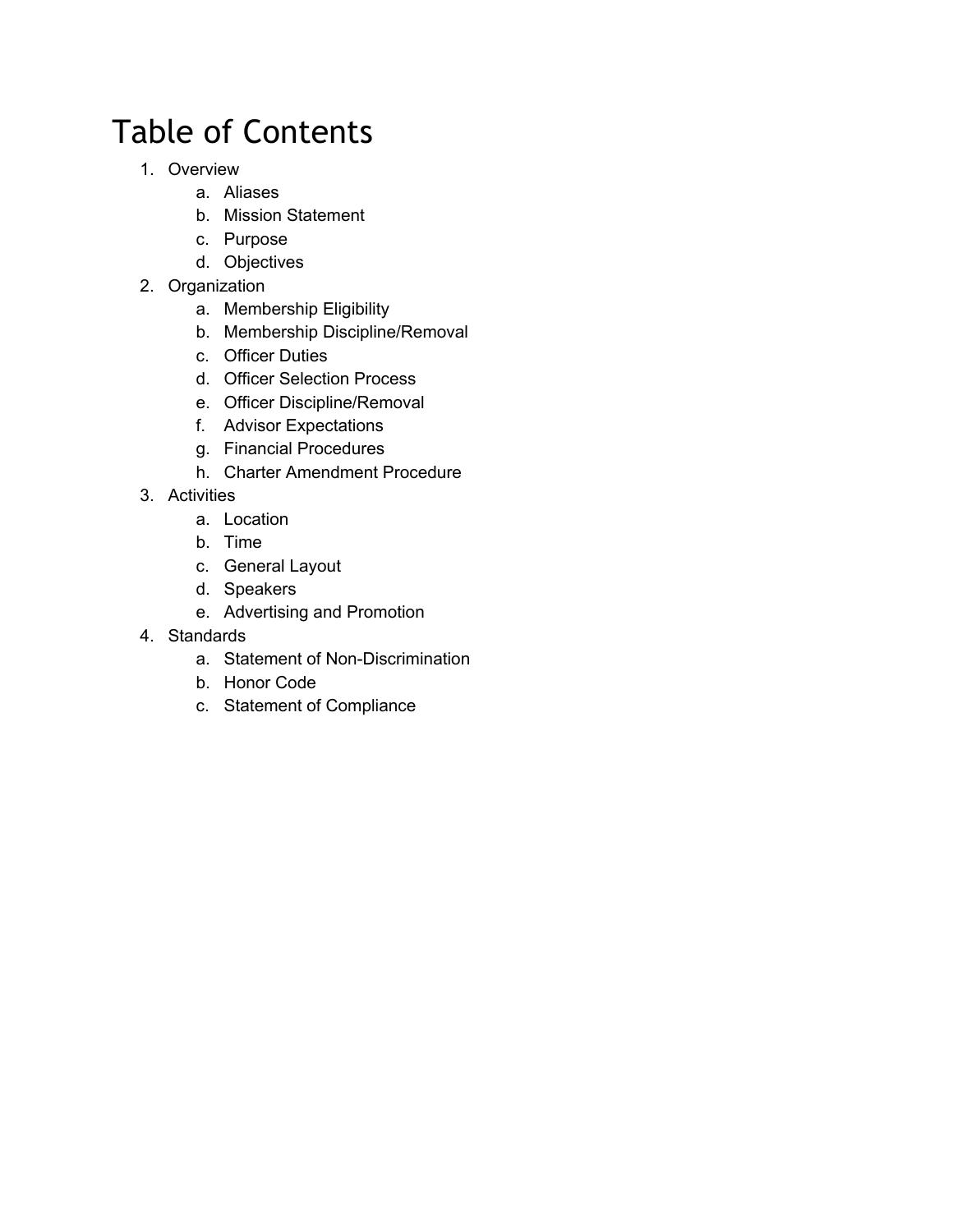# **Overview**

#### *Aliases*

The BYU Linux Club is also known as the BYU-LC

#### *Mission Statement*

Help new and experienced Linux users gain marketable administration skills.

#### *Purpose*

BYU's motto "Enter to Learn, Go forth to serve" Is also a goal of the BYU LC. With this redesigned organization we want to help students gain additional skills, outside of their coursework, that will enable them to better serve in positions they acquire in the professional world. Many majors/departments use Linux, and BYU LC gives extra tools for students to learn how to use it.

#### *Objectives*

- Educate the general public
- Create a Linux community for students on campus
- Train students to become system administrators
- Introduce new technologies and development tools
- Provide job opportunities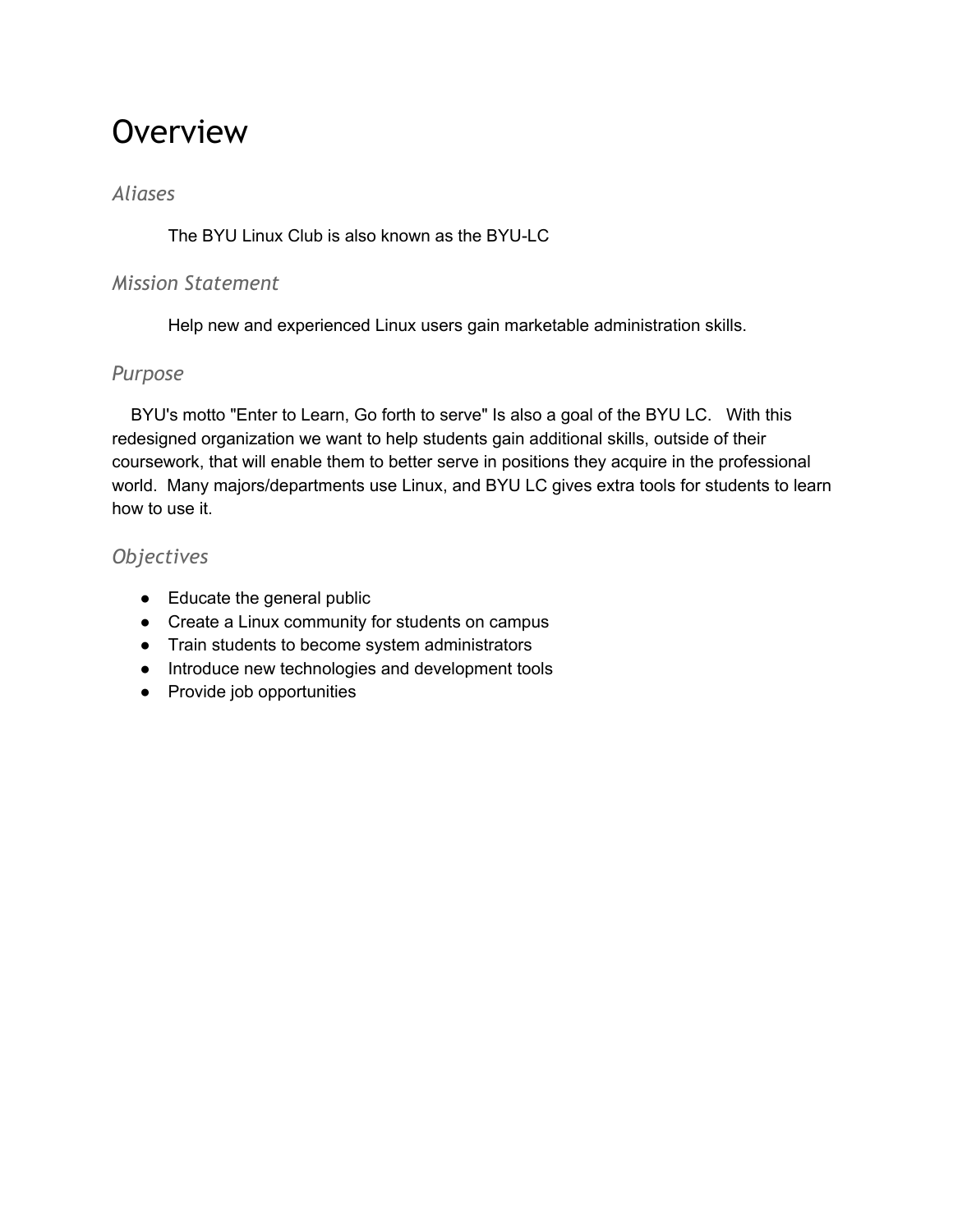# **Organization**

# *Membership Eligibility*

Any BYU student, faculty/staff member, or alumni who is interested in Linux and respectful of others is admitted into the group.

- A student has a current BYU ID.
- Alumni who were members of the Unix Users Group (UUG) or the BYU LC while they were students, then graduated from BYU.

#### *Member Discipline/Removal*

Members are encouraged to have an open mind and be accepting of the opinions of others. Any member who is inconsiderate of others will receive a warning, and if they persist, they will be asked to leave the current meeting. If a member is removed from a meeting twice in the same semester they will be permanently removed from the group. After a full semester has passed they can then petition the Presidency for re-admission to the group.

### *Officer Duties*

- **President** 
	- Directs the work of all officers.
	- Meets with university CSRs and faculty in an advisory function as needed and acts as the official student spokesperson of the group.
	- Coordinates the selection of speakers for meetings and directs all group meetings.
- Vice President
	- Oversees the budget.
	- Coordinates with the webmaster to manage and maintain servers.
	- Coordinate the training new club administrators.
- Secretary
	- Maintains active backups of files and the database.
	- Manages the group roster, user accounts, authentication, and messages to members.
	- Trains new administrators in maintenance of the database.
- Webmaster
	- Maintains and develops group website.
	- $\circ$  Trains new web-admins so that there are always members of the group who know how to work on the website.
	- Maintains server resources for group usage.
- Department Representative
	- Coordinates with a CSR and faculty of their department to find potential speakers for the group. They also stand as a way for CSRs to give suggestions on useful training topics for future group meetings.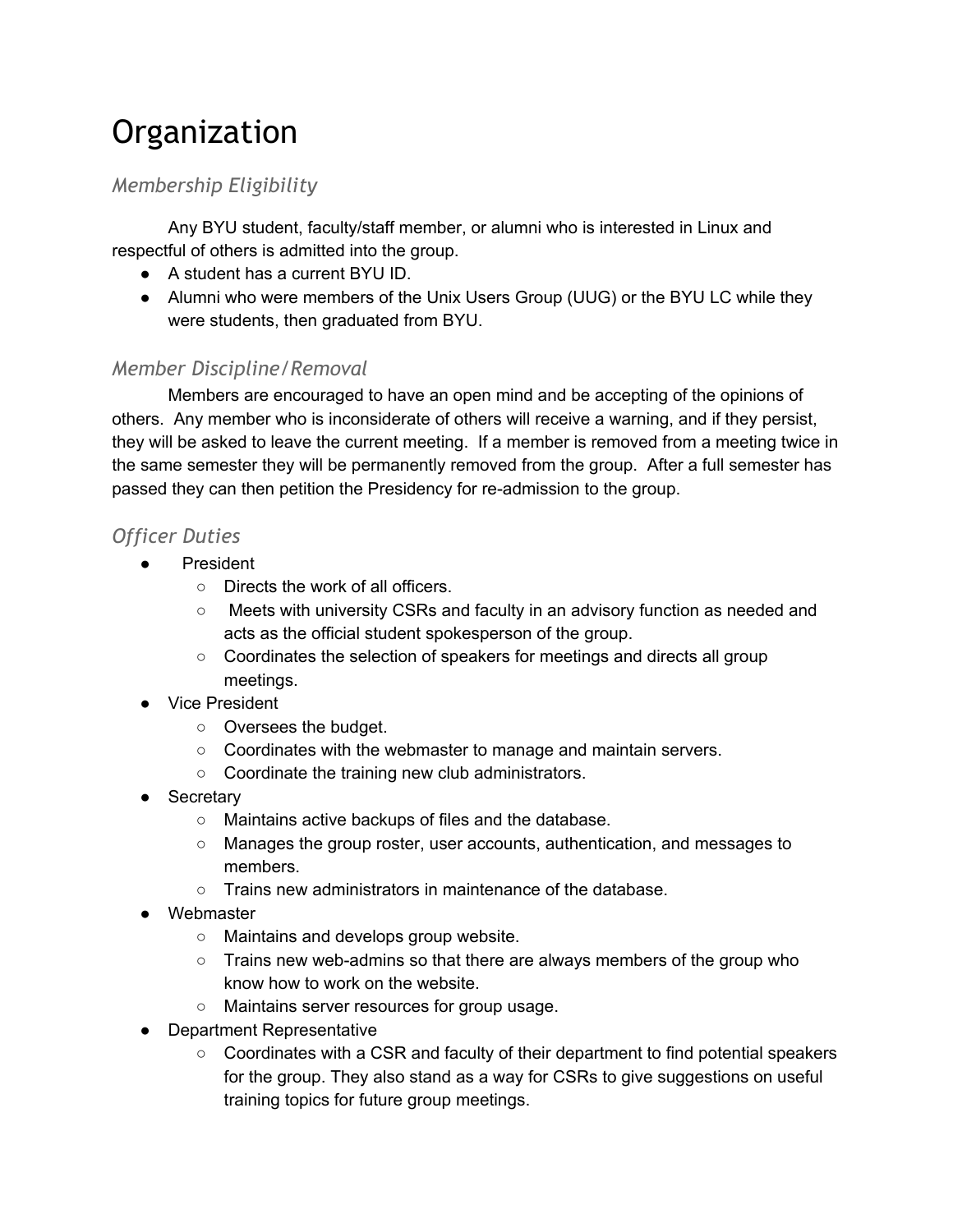- Attends meetings with the presidency.
- Performs tasks as delegated by the presidency.

### *Officer Selection Process*

- 1. Candidate Requirements
	- a. Basic Qualifications
		- i. Good Honor Code Standing Observance and support of the Church Educational System Honor Code, including its Dress and Grooming Standards. Candidates must have a current Ecclesiastical Endorsement.
		- ii. Student Status Has a current student ID and is a member of BYU LC
	- b. Academic Qualifications
		- i. Have a past semester AND cumulative GPA of 2.5 or higher.
		- ii. Have no financial holds on your account and be in good academic standing.
		- iii. Be registered as a full-time student for fall/winter.
- 2. Election of Officers
	- a. Elections will be held twice a year in November and March, with new terms beginning and ending with the semesters. No candidate will stay in office for longer than two semesters (with Spring/ Summer semesters counting as one semester) without having to run for reelection.
	- b. Elections, when needed, will be held in a monthly group meeting and be open to all members of the group. Candidates will be selected by nomination and be elected by a majority vote by group members.
	- c. In the event that the Faculty Advisor does not approve of the candidate choice, the office will fall to the runner up and so on, until a candidate is approved. In the event that all candidates are not approved, another vote will be held at the next monthly meeting.
	- d. Department Representatives are appointed by the corresponding department head CSR in conjunction with the BYU LC Presidency. The candidate should be employed by the BYU department CSR who they will be representing and consent to supporting the group. If no such person can be found, a member of the group who has a pre existing good relationship with the CSR may be elected.
		- i. If any new CSR office chooses to support the group, they will also be given a representative and be treated the same as the other represented departments.

# *Officer Discipline/Removal*

An officer is removed from office for any of the following reasons without a presidency meeting, or vote of any kind:

 Failure to participate in meetings or inexcusably missing two or more meetings consecutively.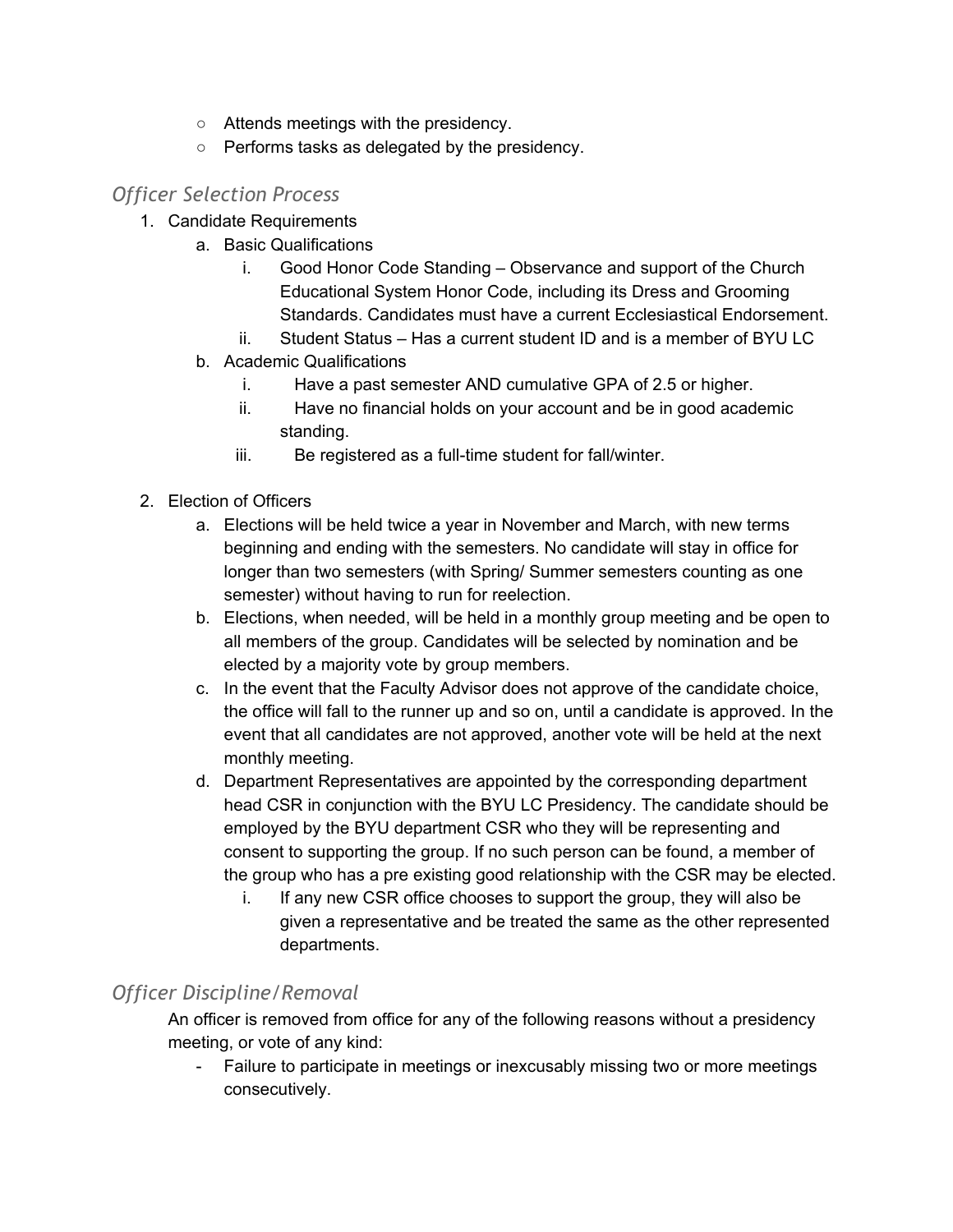- Unethical behavior regarding group members or group resources.
- Termination of student status, including graduation.

Any group member can request that a current officer's actions be evaluated by the current presidency and advisor as ethical or not. This request is submitted to any presidency member or the club advisor.

After an officer is removed, elections are held at the next meeting and a new officer replaces them according to the Officer Selection Process.

#### *Advisor Expectations*

- Must be a current faculty member of BYU who is familiar with Linux.
- Provides approval for new presidency members.
- Works with the presidency to find guest speakers for group meetings.
- Helps promote the group to other faculty and to students.
- Hold the finances of the group.

#### *Financial Procedures*

A majority, if voting, of this organization may determine reasonable dues and fees assessed to each member at the beginning of each semester.

A specific member, designated by this organization shall be responsible for payment in full of all debts accumulated by the organization not covered by funds on deposit. In the occasion that the organization becomes inactive (2 consecutive semesters) or decides not to recharter with money remaining in the organization agency account, the organization authorizes the sponsoring University entity to determine the use of those remaining funds or to transfer them to a holding account for future organization as needed. Should this organization recharter within a 3 year time period from the time of inactivity, those funds will be transferred back into the organization account.

- Any funds will come from external charitable donations.
- There will be no student dues.
- Funds will be held in the organization's BYU agency account.
- Funds will used for the benefit of the entire group including: advertisement, food, t-shirts, install CDs, etc.

#### *Charter Amendment Procedure*

- Any active member can propose a change in the charter.
- The charter can be amended by majority vote from club membership.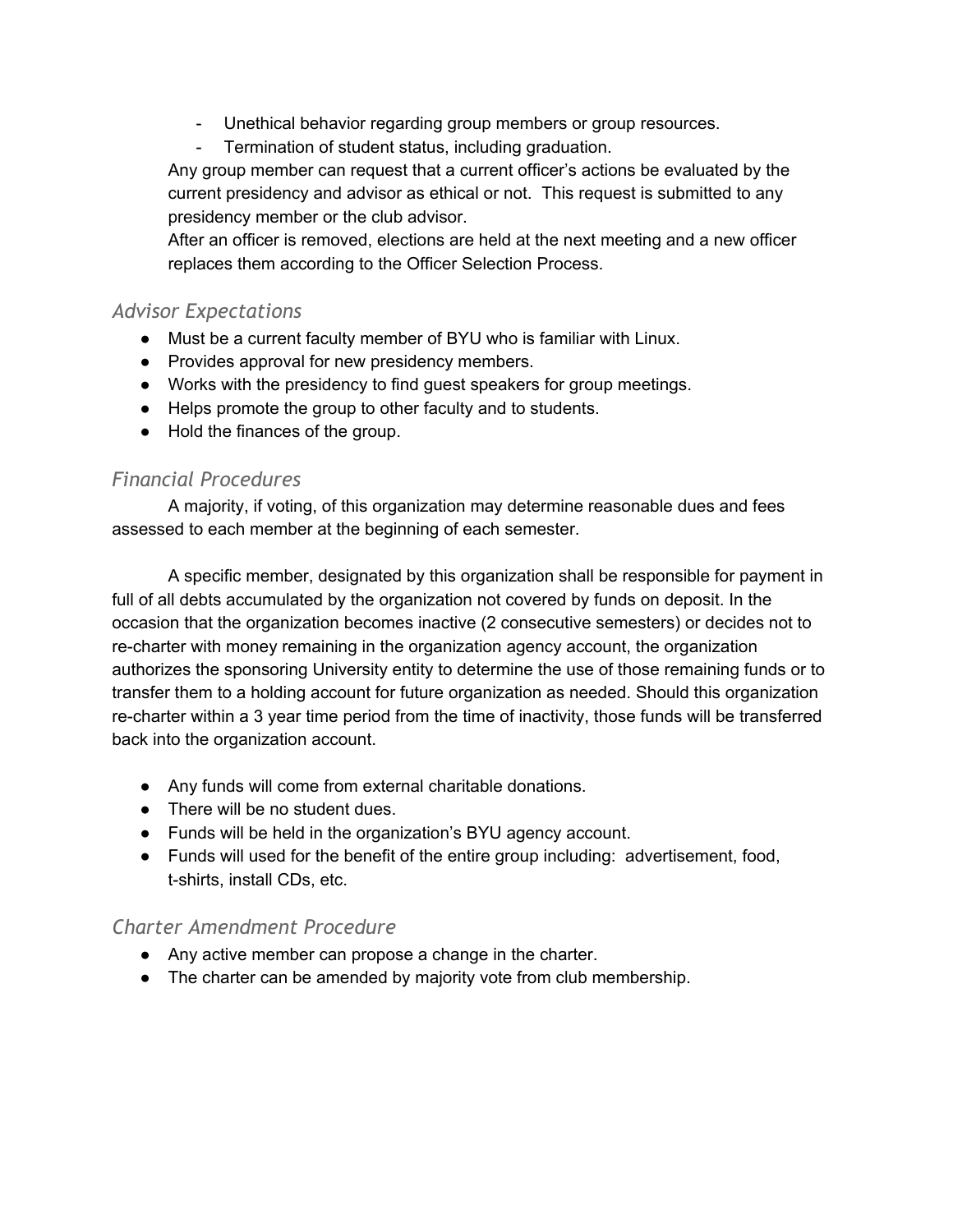# Activities

#### *Location*

1170 Talmage for club meetings.

### *Time*

- General group meetings will take place every 3rd Thursday of the Month at 7:00PM.
- Presidency meetings will take place within a week of the latest general group meeting, with time and place adjusting to meet presidency member's schedules. All other group communication is to go through the group mailing list.

#### *General Layout*

- 1. Announcements/business
- 2. Practice tools
- 3. Discussion
- 4. Food/socialize

#### *Speakers*

Any BYU LC member, UUG member, or invited guest who is approved by the group Advisor and Presidency.

### *Advertising and Promotion*

- Install fest
- posters/flyers